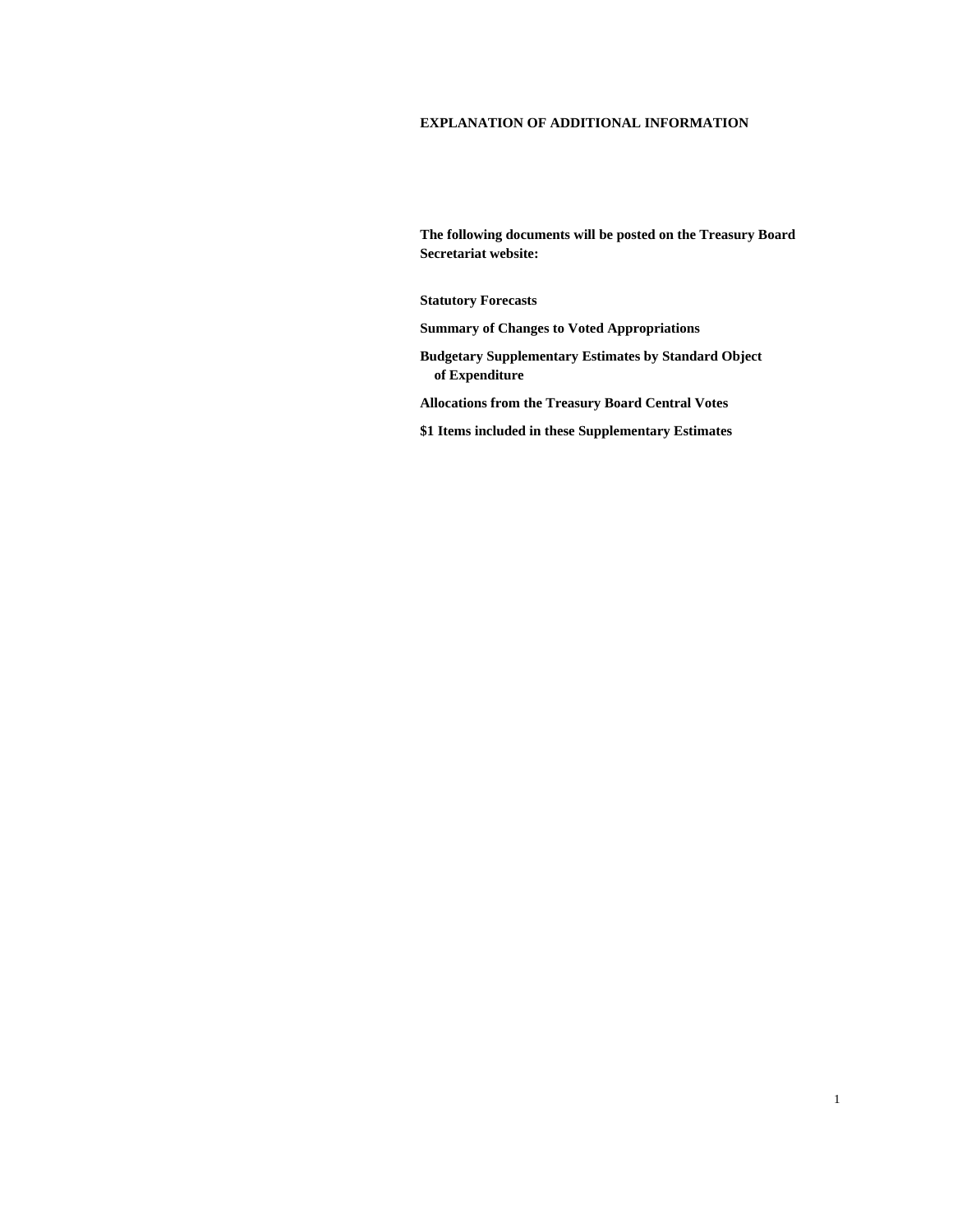This section provides an overview of the following summary tables:

- 1. Statutory Forecasts
- 2. Summary of Changes to Voted Appropriations
- 3. Budgetary Supplementary Estimates by Standard Object
- 4. Allocations from the Treasury Board Central Votes
- 5. \$1 Items included in these Supplementary Estimates

#### **1. Statutory Forecasts**

This table provides Parliament with an update on significant changes to expenditure forecasts of statutory items. Statutory items are those that Parliament has approved through other legislation that sets out both the purpose of the expenditures and the terms and conditions under which they may be made. Statutory spending is displayed in the Supplementary Estimates for information only.

# **2. Summary of Changes to Voted Appropriations**

This table displays all voted information displayed in these Supplementary Estimates in Ministry order.

The first column (Vote Number) indicates the Vote that is to be augmented through these Supplementary Estimates. The letter accompanying the Vote indicates which Supplementary Estimates was used to augment the Vote.

The second column (Gross Amount) displays the total amount of funding being sought in these Supplementary Estimates.

The third column (Less: Available Spending Authorities) represents unused spending authority being used by organizations to minimize the amount being requested in these Supplementary Estimates. Additional information on these amounts is provided in the details section of each department.

The fourth column (Net Amount) displays the net amount of incremental funding being reflected in these Supplementary Estimates. However, it should be noted that the Proposed Schedules to the Appropriation Bill do not reflect funding for organizations where the net amount is zero or negative.

## **3. Budgetary Supplementary Estimates by Standard Object**

This table shows the forecast incremental expenditures by Standard Object. Standard Object identifies the type of goods and services to be acquired or transfer payments planned to be made.

Definitions of Standard Objects may be found at http://www.tpsgc-pwgsc.gc.ca/recgen/pceaf-gwcoa/1213/7-eng.html.

### **4. Allocations from the Treasury Board Central Votes**

This summary table provides a comprehensive list of allocations from Treasury Board (TB) Central Votes for Government Contingencies, Government-Wide Initiatives, Compensation Adjustments, Operating Budget Carry Forward and Paylist Requirements, where applicable.

### **5. \$1 Items included in these Supplementary Estimates**

Through the Supplementary Estimates, an organization can seek changes to various spending authorities originally received through parliamentary approval of the previous Supply bills for Main or Supplementary Estimates. These alterations might include requests for additional funding relating to a transfer of funds from another organization, a reallocation or amendment of existing spending authorities, or the addition of new authorities.

Parliamentary approval of such changes is sought through an enabling Supply bill. However, in order to be included in a Supply bill, an item must have a monetary value. This is not an issue when a department is also requesting an adjustment to its appropriation. However, in the absence of any increase to the Vote, a notional amount of \$1 allows the item to be included in the Supply bill.